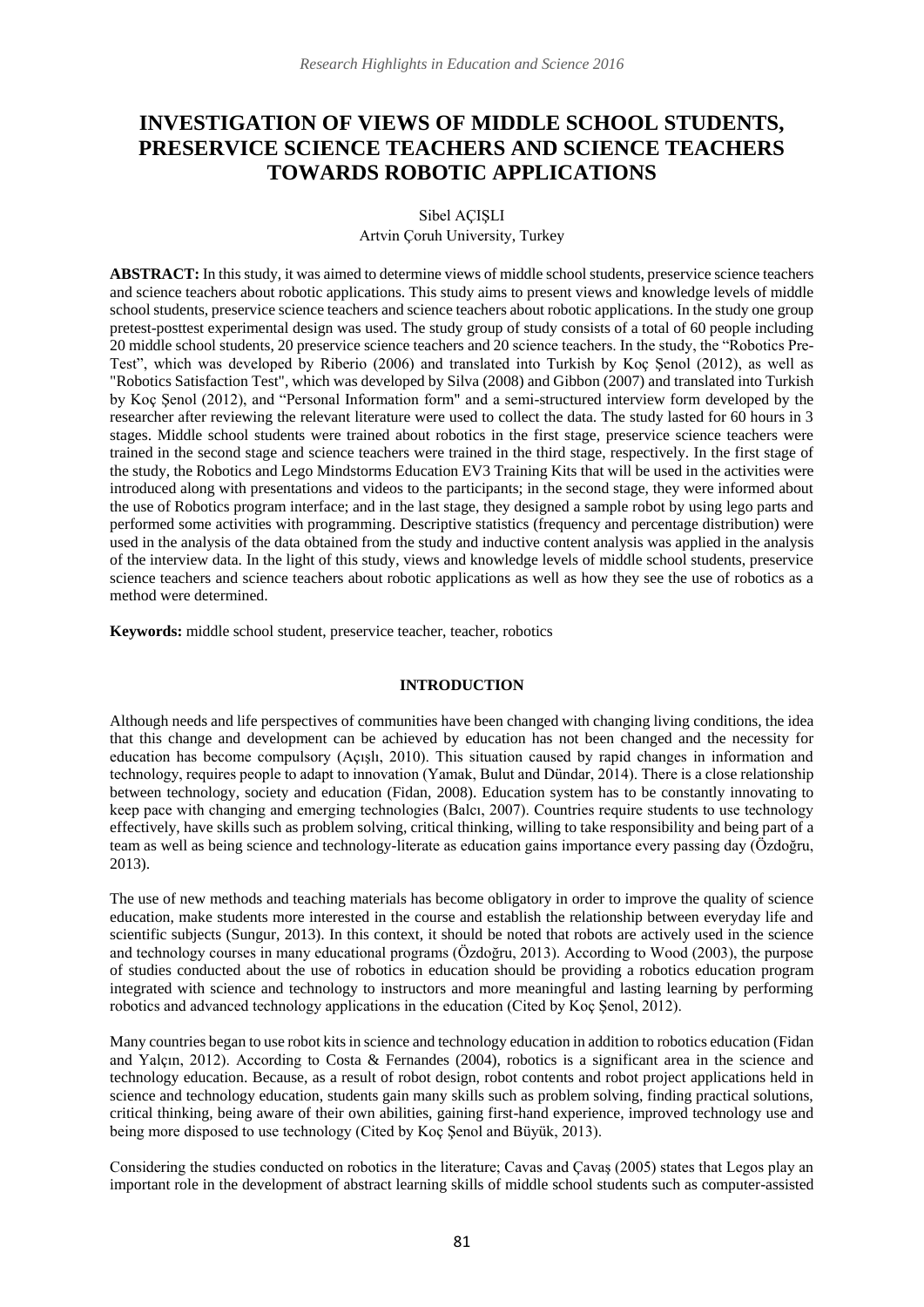robot programming; Çayır (2010) suggests that a learning environment supported by legos has positive impacts on scientific process skills of students; Tse (2009) states that Lego training sets have positive effects on the success of students; Koç Şenol (2012) states that students have positive thoughts about robotics and robotic applications improve scientific process skills of students; McWhorter (2008) states that robotic activities increase student interest in computer programming; Riberio (2006) says that robotics provide discipline and high level of motivation in students; Barker and Ansorge (2007) state that students have more fun and active learning process with the use of Lego Mindstorms robotics sets; Wei, Hung, Lee and Chen (2011) state that students using robotics have more fun and their motivation for learning is increased.

In science education, pre-service teachers and teachers should be trained with new methods in order to apply them effectively (Marulcu and Sungur, 2012). Considering that robotics is a very promising technology, studies to be conducted in this field become more important (Koç Şenol and Büyük, 2013). In this context, in this study, it was aimed to determine thoughts and knowledge level of middle school students, pre-service science teachers and science teachers about robotics.

#### **METHOD**

In this study, it was aimed to determine thoughts and knowledge level of middle school students, pre-service science teachers and science teachers about robotics. In the study, single group pretest-posttest experimental design was used.

The study lasted for 60 hours in 3 stages. Middle school students received robotics training in the first stage, while pre-service teachers received in the second stage and finally science teachers received robotics training in the third stage, respectively. In the first phase of training sessions, Mindstorms Education EV3 Robotics Education Sets, which will be used in activities along with presentations and videos, were introduced to the participants. In the second phase, they were informed about the use of robotic programming interface. In the last stage, participants of the study were asked to design a robot by using Lego parts and perform various activities.

### **Sample**

The study group consists of 20 science teachers including 11 women and 9 men; 20  $7<sup>th</sup>$  grade middle school students including 10 girls and 10 boys and 20 pre-service science teachers including 12 men and 8 women, respectively.

#### **Instrument**

In the present study, the "Robotics Pre-Test", which was developed by Riberio (2006) and translated into Turkish by Koç Şenol (2012), as well as "Robotics Satisfaction Test", which was developed by Silva (2008) and Gibbon (2007) and translated into Turkish by Koç Şenol (2012) were used to collect the data. In addition a "Personal Information form" and a semi-structured interview form developed by the researcher after reviewing the relevant literature were used. "Robotics Pre-Test" was administrated on students, pre-service science teachers and science teachers prior to the study in order to receive their opinions about robotics. "Robotics Satisfaction Test" was administrated after the application.

## **Data Analysis**

In the study, descriptive statistics (frequency and percentage distribution) were used to analyze the data obtained from Robotics Pre-Test and Robotics Satisfaction Test and inductive content analysis was used for the analysis of the interview data.

## **FINDINGS**

The answers of middle school students, pre-service science teachers and science teachers in response to both "Robotics Pre-test" and "Robotics Satisfaction Test" are presented in the tables below.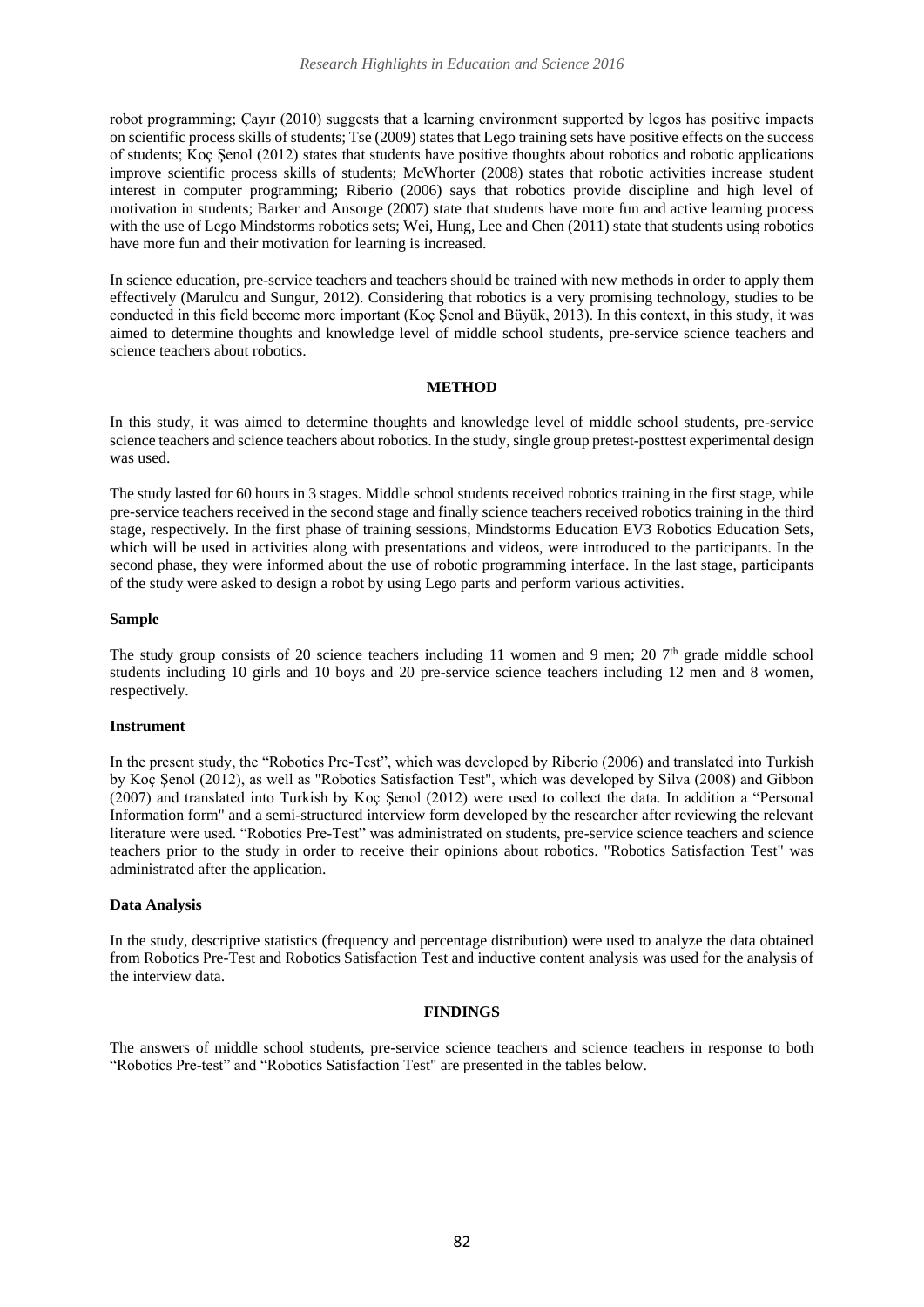|                                                                                            |                     |    | Yes           |    | No            |
|--------------------------------------------------------------------------------------------|---------------------|----|---------------|----|---------------|
|                                                                                            |                     |    | $\frac{6}{6}$ |    | $\frac{6}{6}$ |
| <b>Question 1:</b> Have you ever<br>used Lego parts before?                                | Student             |    | 85            | 3  | 15            |
|                                                                                            | Pre-Service Teacher | 10 | 50            | 10 | 50            |
|                                                                                            | Teacher             |    | 35            | 13 | 65            |
| <b>Question 2:</b> Do you have any<br>information about Lego<br>Mindstorms Robotic System? | Student             |    | 15            | 17 | 85            |
|                                                                                            | Pre-Service Teacher |    | 10            | 18 | 90            |
|                                                                                            | Teacher             | 4  | 20            | 16 | 80            |

**Table 1.** Frequency and percentage distributions of 1<sup>st</sup> and 2<sup>nd</sup> questions of robotics pre-test

As it can be seen in Table 1, 85% of the middle school students said yes and 15% them said no, while 50% of preservice teachers said yes and 50% of them said no and 35% of the teachers said yes and 65% of them said no in response to the question "Have you ever used Lego parts before?"

On the other hand, 15% of the students, 10% of pre-service teachers and 20% of teachers said that they have information about Lego Mindstorms Robotic System and 85% of middle students, 90% of pre-service teachers and 80% of the teachers said that they have no information about the System.

**Table 2.** Frequency and percentage distributions of 4<sup>th</sup> and 5<sup>th</sup> questions of robotics pre-test and robotics satisfaction test

|                                                                                                                                              |                            | <b>Yes</b>      |               |           | <b>I Haven't Decided</b><br>Yet |                 |               |                  | N <sub>0</sub> |                  |                |                |               |
|----------------------------------------------------------------------------------------------------------------------------------------------|----------------------------|-----------------|---------------|-----------|---------------------------------|-----------------|---------------|------------------|----------------|------------------|----------------|----------------|---------------|
|                                                                                                                                              |                            | <b>Pre-test</b> |               | Post-test |                                 | <b>Pre-test</b> |               | Post-test        |                | <b>Pre-test</b>  |                | Post-test      |               |
|                                                                                                                                              |                            | f               | $\frac{6}{9}$ | f         | $\frac{6}{6}$                   | f               | $\frac{6}{9}$ | f                | $\frac{6}{9}$  | f                | $\%$           | f              | $\frac{6}{9}$ |
| <b>Question 4:</b> Do you think that<br>you can teach/learn science<br>and technology and other<br>courses by using computers<br>and robots? | Student                    | 15              | 75            | 18        | 90                              | $\overline{4}$  | 20            | $\overline{0}$   | $\theta$       | $\mathbf{1}$     | 5              | 2              | 10            |
|                                                                                                                                              | Pre-<br>Service<br>Teacher | 18              | 90            | 20        | 100                             | 2               | 10            | $\boldsymbol{0}$ | $\mathbf{0}$   | $\boldsymbol{0}$ | $\overline{0}$ | $\overline{0}$ | $\mathbf{0}$  |
|                                                                                                                                              | Teacher                    | 18              | 90            | 20        | 100                             | 2               | 10            | $\theta$         | $\Omega$       | $\theta$         | $\theta$       | $\Omega$       | $\Omega$      |
| <b>Question 5:</b> Do you think that<br>you can design appropriate<br>robots for future activities?                                          | Student                    | 17              | 85            | 19        | 95                              | 3               | 15            | $\mathbf{0}$     | $\mathbf{0}$   | $\Omega$         | $\Omega$       | $\mathbf{1}$   | 5             |
|                                                                                                                                              | Pre-<br>Service<br>Teacher | 14              | 70            | 18        | 90                              | 6               | 30            | 2                | 10             | $\boldsymbol{0}$ | $\overline{0}$ | $\overline{0}$ | $\Omega$      |
|                                                                                                                                              | Teacher                    | 12              | 60            | 19        | 95                              | 8               | 40            | 1                | 5              | $\Omega$         | $\theta$       | $\theta$       | $\Omega$      |

As it can be seen in Table 2, 75% of the middle students participated in the pre-test said yes, 20% said I haven't decided yet and the remaining 5% said no in response to the question "Do you think that you can teach/learn science and technology and other courses by using computers and robots?" and 90% of them said yes and 10% said I haven't decided yet in response to this question in the post-test. On the other hand, 90% of the teachers and pre-service teachers participated in the pre-test said yes and the remaining 10% teachers said I haven't decided yet in response to the same question and 100% of them participated in the post-test said yes in response to this question.

85% of the students participated in the pre-test said yes and the remaining 15% said that they haven't decided yet in response to the question "Do you think that you can design appropriate robots for future activities?" and 95% of the students participated in the post-test stated that they can design the appropriate robots and the remaining 5% said no to the question. On the other hand, 70 of pre-service teachers said yes, and the remaining 30% said they haven't decided yet in response to the question in the pre-test and 90% of them said yes and 10% said I haven't decided yet in the post test. 60% of the teachers participated in the pre-test said yes and the remaining 40% of the teachers said that they haven't decided yet in response to the question "Do you think that you can design appropriate robots for future activities?" and 95% of the teachers participated in the post-test stated that they can design the appropriate robots and the remaining 5% said they haven't decided yet.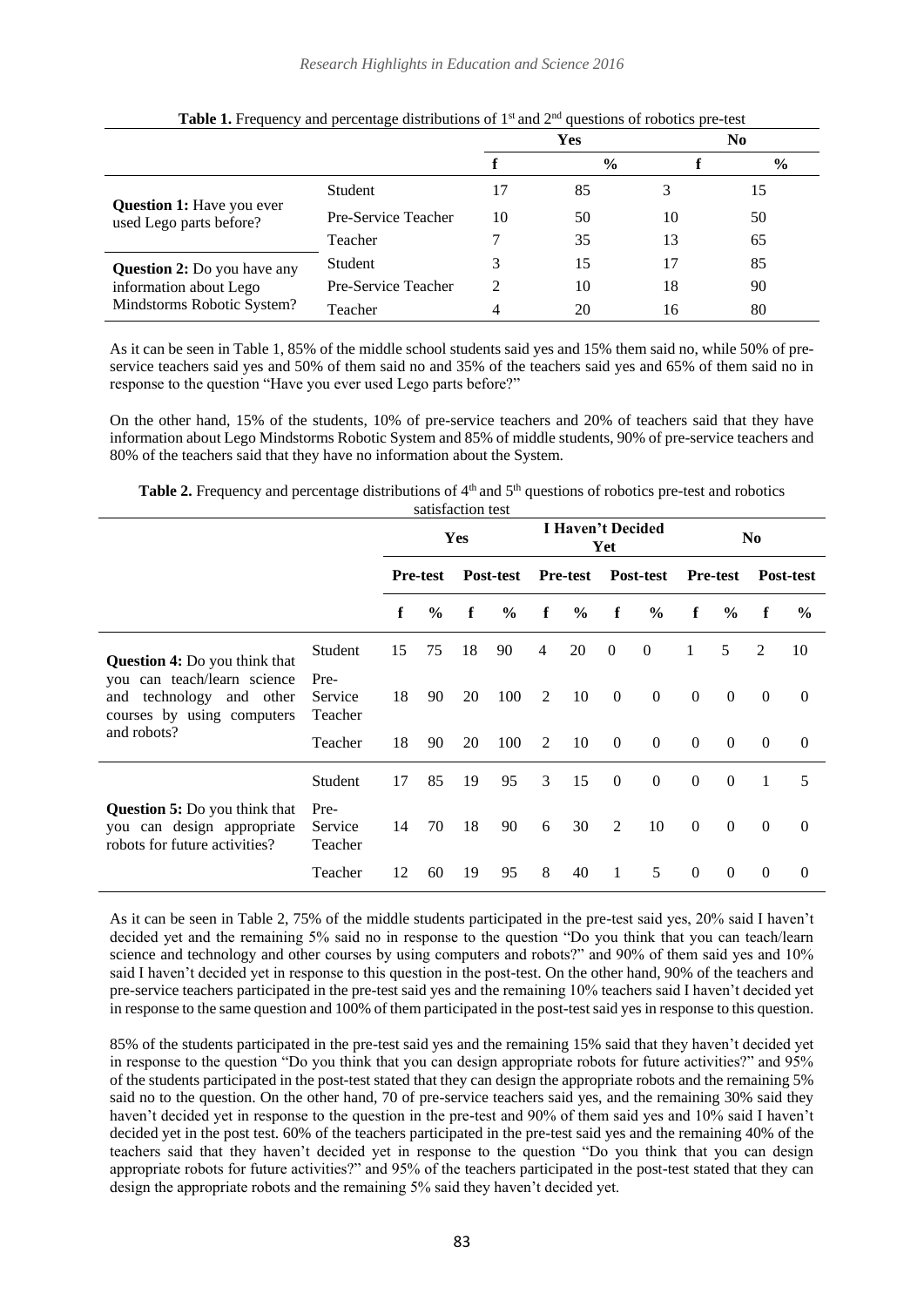|                                                                                                                                    |                        | <b>Partly Difficult</b><br>Post-<br><b>Pre-test</b><br>test |               |                | I haven't decided<br>yet |                 |               |                | Easy          |                 |               |           |               |
|------------------------------------------------------------------------------------------------------------------------------------|------------------------|-------------------------------------------------------------|---------------|----------------|--------------------------|-----------------|---------------|----------------|---------------|-----------------|---------------|-----------|---------------|
|                                                                                                                                    |                        |                                                             |               |                |                          | <b>Pre-test</b> |               | Post-test      |               | <b>Pre-test</b> |               | Post-test |               |
|                                                                                                                                    |                        | f                                                           | $\frac{6}{9}$ | $\mathbf f$    | $\frac{0}{0}$            | f               | $\frac{6}{9}$ | f              | $\frac{6}{9}$ | f               | $\frac{6}{9}$ | f         | $\frac{6}{9}$ |
| <b>Question 6:</b> What do you think<br>about the use of computers in<br>activities<br>the<br>that<br>you<br>perform/will perform? | Student                | 1                                                           | 5             | $\Omega$       | $\theta$                 | 4               | 20            | 2              | 10            | 15              | 75            | 18        | 90            |
|                                                                                                                                    | Pre-Service<br>Teacher | $\overline{3}$                                              | 15            | $\Omega$       | $\Omega$                 | 2               | 10            | $\theta$       | $\Omega$      | 15              | 75            | 20        | 100           |
|                                                                                                                                    | Teacher                | 1                                                           | 5             | 3              | 15                       | 3               | 15            | $\Omega$       | $\Omega$      | 16              | 80            | 17        | 85            |
| <b>Question 7:</b> What do you think<br>about the use of robots in the<br>activities that you perform/will<br>perform?             | Student                | 5                                                           | 25            | $\mathfrak{D}$ | 10                       | 3               | 15            | $\Omega$       | $\Omega$      | 12              | 60            | 18        | 90            |
|                                                                                                                                    | Pre-Service<br>Teacher | $\overline{2}$                                              | 10            | $\Omega$       | $\theta$                 | 10              | 50            | $\Omega$       | $\mathbf{0}$  | 8               | 40            | 20        | 100           |
|                                                                                                                                    | Teacher                | $\overline{0}$                                              | $\Omega$      | $\theta$       | $\theta$                 | 14              | 70            | 2              | 10            | 6               | 30            | 18        | 90            |
| <b>Question 8:</b> What do you think<br>about programming robots in<br>activities<br>that<br>the<br>you<br>perform/will perform?   | Student                | 4                                                           | 20            | 1              | 5                        | 4               | 20            | $\overline{2}$ | 10            | 12              | 60            | 17        | 85            |
|                                                                                                                                    | Pre-Service<br>Teacher | 9                                                           | 45            | $\overline{4}$ | 20                       | 4               | 20            | $\theta$       | $\theta$      | 7               | 35            | 16        | 80            |
|                                                                                                                                    | Teacher                | 4                                                           | 20            | $\overline{4}$ | 20                       | 8               | 40            | 1              | 5             | 8               | 40            | 15        | 75            |

**Table 3.** Frequency and percentage distributions of 6th,  $7<sup>th</sup>$  and  $8<sup>th</sup>$  questions of robotics pre-test and robotics satisfaction test

As shown in Table 3, 5% of the students participated in the pre-test said it would be partly difficult for them, while 20% of them said that they haven't decided yet and the remaining 75% said that it would be easy in response to the question "What do you think about the use of computers in the activities that you will perform?" and 10% of the students participated in the post-test said that that they haven't decided yet, while 90% of them said that it was easy, respectively. In the pre-test, 15% of the pre-service teachers said it would be partly difficult for them, while 10% of them said that they haven't decided yet and the remaining 75% said that it would be easy in response to the same question and 15% of the pre-service teachers participated in the post-test said that it was partly difficult for them while 85% of them said that it was easy. 5% of the teachers participated in the pre-test said it would be partly difficult for them, while 15% of them said that they haven't decided yet and the remaining 80% said that it would be easy in response to the question "What do you think about the use of computers in the activities that you will perform?" and 15% of the teachers participated in the post-test said that it was partly difficult for them, while 85% of them said that it was easy, respectively.

25% of the students participated in the pre-test said that they it would be partly difficult for them, while 15% said that they haven't decided yet and the remaining 60% said that would be easy for them in response to the question "What do you think about the use of robots in the activities that you perform/will perform?" and 10% of the students participated in the post-test said that they haven't decided yet and the remaining 90% said that it was easy, respectively. On the other hand, 10% of the pre-service teachers participated in the pre-test said that it would be partly difficult for them, 50% said that they haven't decided yet and the remaining 40% said it would be easy. 100% of pre-service teachers participated in the post-test said that it was easy for them. 70% of the teachers participated in the pre-test said that they haven't decided yet and 40% of them said that it would be easy in response to the same question and 35% of the teachers participated in the post-test said that it was partly difficult, 10% said that they haven't decided yet and the remaining 55% said that said that it was easy, respectively.

20 of the students participated in the pre-test said that it would be partly difficult, 20% of them said that they haven't decided yet and the remaining 60% said that it would be easy in response to the question "What do you think about programming robots in the activities that you perform/will perform?", while 5% of the students participated in the post-test said that it was partly difficult, 10% of them said that they haven't decided yet and 85% of the students said that it was easy, respectively. On the other hand, 45% of the pre-service teachers participated in the pre-test said that it would be partly difficult for them, 20% said that they haven't decided yet and the remaining 35% said it would be easy. 20% of pre-service teachers participated in the post-test said that they had difficulties while the remaining 80% said it was easy. 20% of the teachers participated in the pre-test said that it would be partly difficult, 40% of them said that they haven't decided yet and the remaining 40% said that it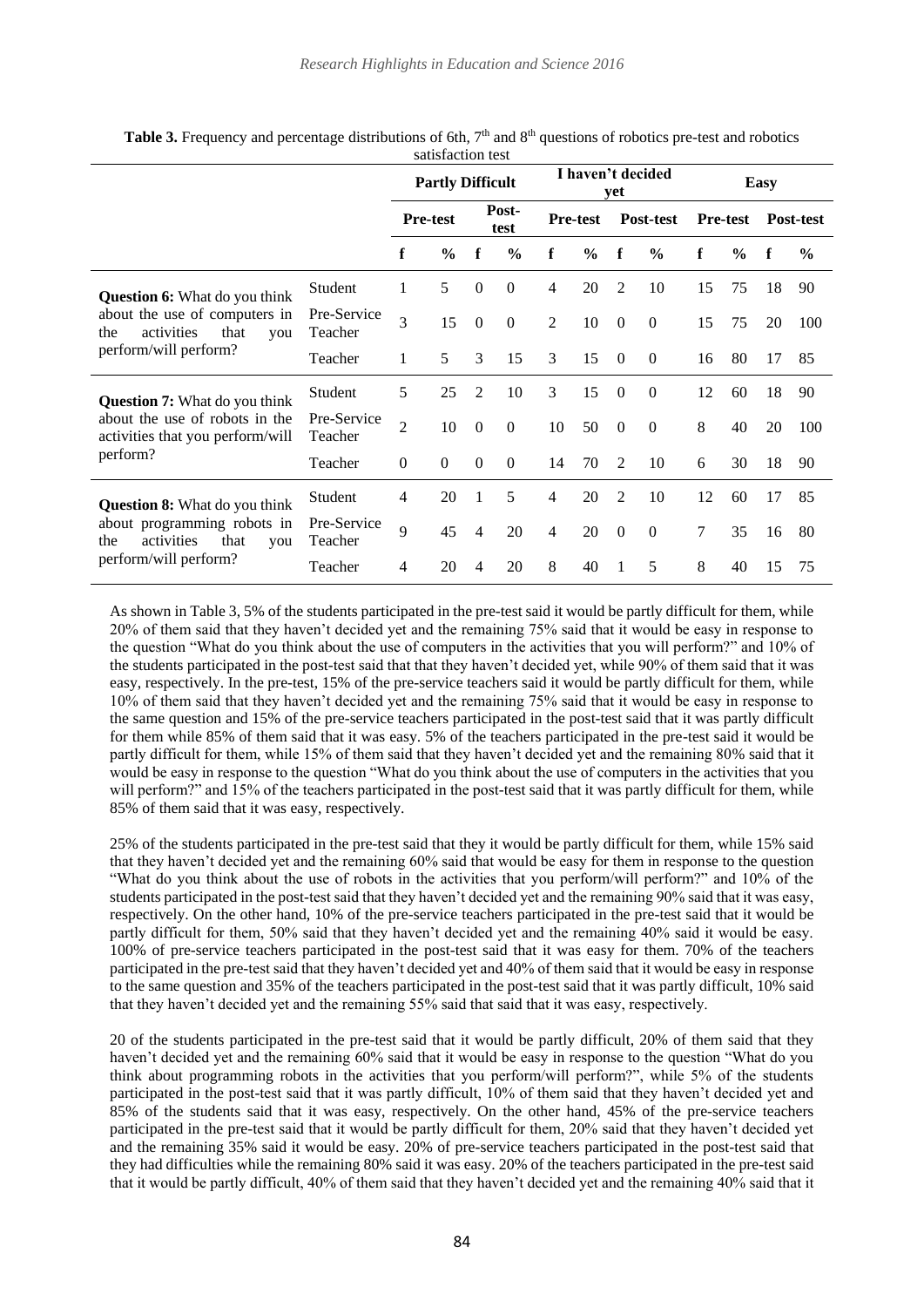would be easy in response to the same question, while 20% of the teachers participated in the post-test said that it was partly difficult, 5% of them said that they haven't decided yet and 75% of the teachers said that it was easy, respectively.

|                                                                 |                             | <b>Not Satisfied</b> |               | <b>Satisfied</b> |               | <b>Very Satisfied</b> |               |  |
|-----------------------------------------------------------------|-----------------------------|----------------------|---------------|------------------|---------------|-----------------------|---------------|--|
|                                                                 |                             |                      | $\frac{0}{0}$ |                  | $\frac{0}{0}$ |                       | $\frac{0}{0}$ |  |
| <b>Question 1:</b> Are you<br>interested<br>1n<br>applications? | Student                     |                      |               |                  |               |                       |               |  |
|                                                                 | robotic Pre-Service Teacher |                      |               |                  |               | 19                    |               |  |
|                                                                 | Teacher                     |                      |               |                  |               |                       | 90            |  |

**Table 4.** Frequency and percentage distributions of 1<sup>st</sup> question of robotics satisfaction test

As seen in Table 4, 5% of the students and pre-service teachers said that they are satisfied and the remaining 95% said that they are very satisfied in response to the question "Are you interested in robotic applications?" On the other hand, 10% of the teachers said they are satisfied and the remaining 90% said that they are very satisfied in response to the same question.

In the Robotics Satisfaction Test, 100% of the students, pre-service teachers and teachers said that they are more interested in response to the question "How you are interested in robotics currently when compared to your previous thoughts before the project?".

100% of the students, pre-service teachers and teachers said yes in response to the questions "Would you recommend your colleagues to use robotic?", "Once you start using robotics, would you follow innovations about it?", and "Do you think you would use robotics in your future courses?".

The answers of some students, pre-service teachers and teachers in response to the questions during interviews are given without any revisions in order to present the current situation. Students were coded as S-1, S-2, S-3,…. while pre-service teachers were coded as P.T-1, P.T-2, P.T-3,.... and teachers were coded as T-1, T-2, T-3,.....

Some of the answers of teachers and pre-service teachers in response to the questions "Does the use of robotics affect professional development of the teacher? How?" are as follows:

*T-1: "Learning new technologies and broadening their horizon contributes to the professional development of teachers."*

*T-2: "It would have positive impacts. It encourages them to use different teaching methods. Furthermore, the classroom management becomes easier since it will attract attention of students."*

*T-3: "Yes, it affects. Students don't like and pay attention to the lectures without using any materials in my class. Using robotics in the class develops a positive attitude towards both the course and technology."*

*T-4: "It allows teachers to be informed about today's technologies robots. Professional development becomes necessary."*

*T-5: "Yes, it affects. Students respect their teachers and pay attention to the course as long as teachers are well-equipped and improved in their subjects."*

*P.T-1: "Yes it affects, it brings participation level of students in the course to the maximum level and the use of robotics keeps you one step ahead of your colleagues. In addition, the use of robots while doing some experiments minimizes the margin of error."*

*P.T-2: "Yes it affects, using robots requires a specific knowledge. This gives extra points to teachers to improve themselves."*

*P.T-3: "Yes it affects, because it is an enjoyable learning material for both teachers and students. In addition, teachers become happy and think multidimensionally when they develop projects frothier students and work with them."*

*P.T-4: "Technology is progressing every passing day and traditional methods don't draw attention of students. Therefore, using a technological tool increases interest of students in the course and students learn better. In this way, teacher's academic standing also increases."*

*P.T-5: "Yes it affects, because technology is advancing and there are robots everywhere and in every area. Using robots positively affects professional development of teachers."*

Some of the answers of middle school students, pre-service teachers and teachers given in response to the questions "What kind of advantages are provided with the use of robotics in the class?" are as follows: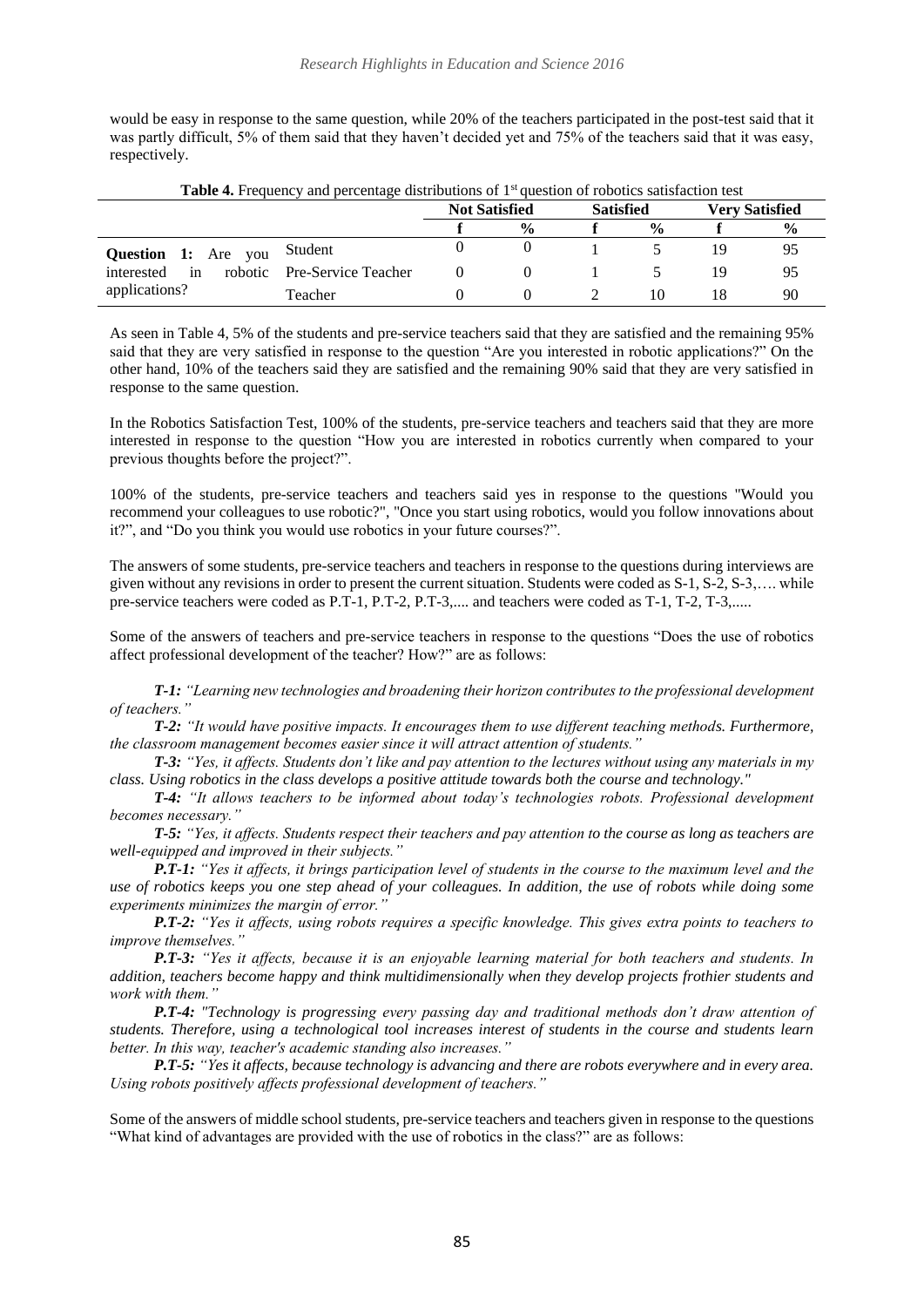*T-1: "I think it will increase the attention of the students and facilitate the learning process."*

*T-2: "It will provide a student-centered classroom environment with applications."*

*T-3: "It may pave the way for efficient, effective and lasting learning."*

*T-4: "I think it will increase the attention of students for the course."*

*T-5: "Students' responses will make me happy. My class will be more fun.* 

*P.T-1: "Using robotics in the classroom provides permanent learning for students."*

*P.T-2: "Courses become more interesting and fun. In addition, students don't get bored in the classroom."*

*P.T-3: "I think my class becomes more fun if I use robotics and students learn in an easier way."*

*P.T-4: "The course becomes more fun and the information taught becomes more permanent and students become more interested in the course."*

*P.T-5: "I think students will learn the concepts better and they will have fun at school."*

*S-1: "What we learn remains in our mind. It provides an easy and effective learning."*

*S-2: "It is effective in choosing the future profession and allows students to be more knowledgeable compared to their peers."*

*S-3: "I think the use of robotics in schools creates curiosity in children and the number of future engineers increases."*

*S-4: "Students like schools more with the help of robotic applications and they become more excited about school. Thus, we have a fun learning process and I think we better understand the lesson."*

*S-5: "I think it allows us to use our mind better and we can go from part to whole in the events that we cannot resolve."* 

Some of the answers of middle school students, pre-service teachers and teachers in response to the questions "What are the positive effects of using robotics on students when they are used in the classroom?" are as follows:

*T-1: "I think it will improve efforts of students because it will attract their interest to the course. It will also improve their intellectual development and self-confidence because they will conduct their own studies by themselves after learning the program."*

*T-2: "It may be very useful because one of the best learning methods is trial-and-error method and it allows students to experience real experiments and it is fun like a game. In this way, students will want to learn new thing with the use of robotics."*

*T-3: "Producing new products is very important for self-confidence of students and they may gain new perspectives by trial-and-error methods. Creativity, finding solutions to different events and get rid of the shallow thinking."*

*T-4: "The use of robotics in the classroom make students participate in the class more willingly and happily. It may result in more permanent learning since it appeals to senses."*

*T-5: "It will be very useful for my students. They will have a robot made of legos and they will be able to give commands to the robot. They will experience the happiness of building a robot, and thus they will make use of their spare times by thinking about more possibilities."*

*T-6: "They will not forget this knowledge since they will learn by experiencing and practicing. They adapt to new technologies. Students work together by sharing the workload. It allows learning to be permanent."*

*S-1: "They come to school willingly."*

*S-2: "They like school more and they become more excited about the course."*

*S-3: "I think Legos are the best tools to build something in a way that we want."*

*S-4: "They learn through fun."*

*S-5: "They perform more efficient learning."*

*P.T-1: "It improves the intelligence, creates curiosity, draws attention and facilitates learning."*

*P.T-2: "Learning becomes more permanent. Makes it difficult to forget. Courses become more enjoyable and fun."*

*P.T-3: "It provides a more effective learning since it appeals to more senses."*

*P.T-4: "Students participate in the class more actively because they are encouraged to learn by experiencing. They become more interested in the course and eager to go to school."*

*P.T-5: "Their imagination can improve and they can produce alternative solutions to problems."*

*P.T-6: "I think they will like the course and will have fun in the class, and their dexterity skills will also develop."*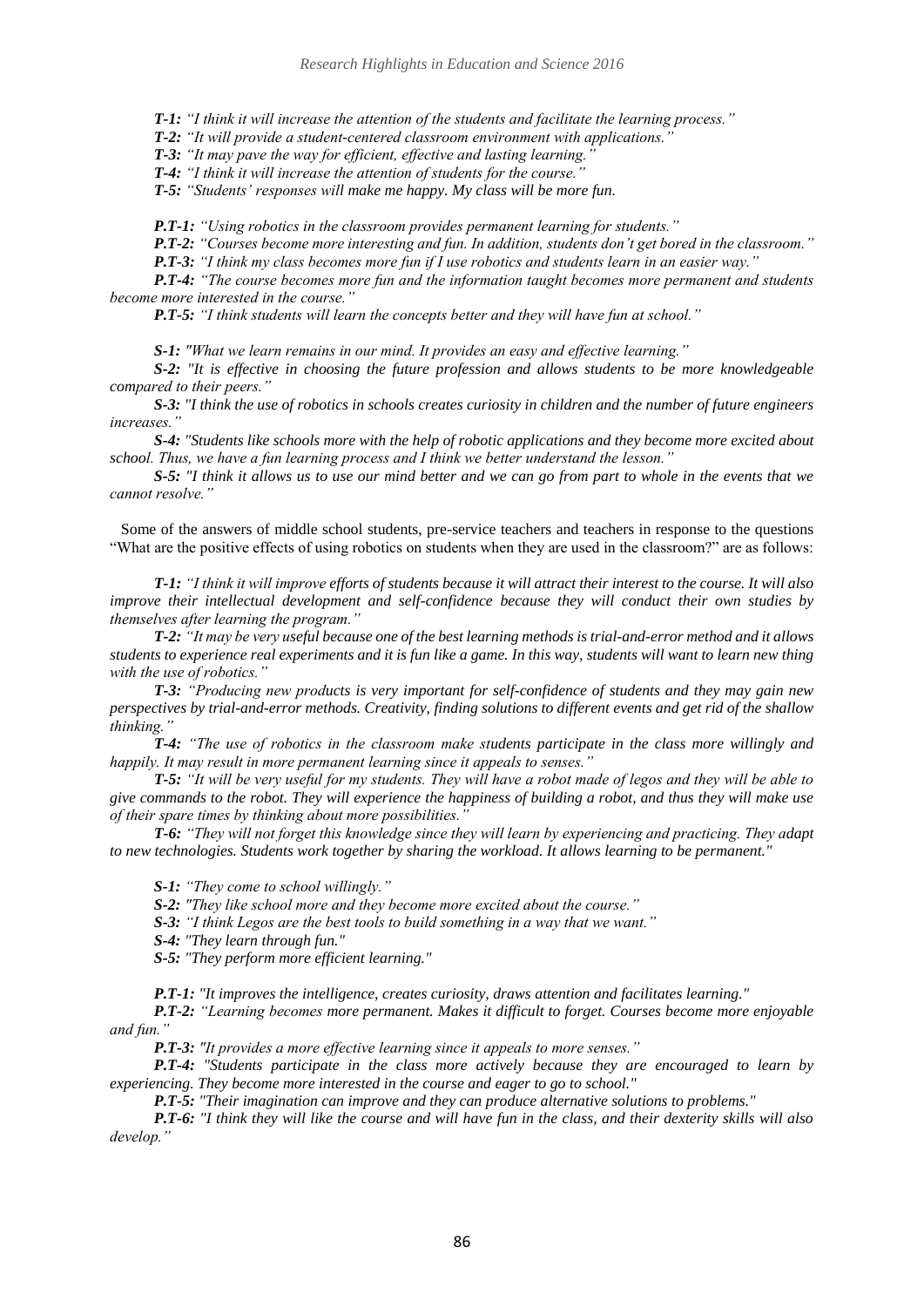Some of the answers of middle school students, pre-service teachers and teachers in response to the questions "What are the possible negative impacts of using robotics on students when they are used in the classroom?" are as follows:

*T-1 and T-2: "There may be problems about the time. Time problems may be the biggest drawback." T-3: "It may be difficult to use in crowded classrooms. In addition, the cost of materials can be another problem and it may be expensive to apply on all students."*

*T-4: "The only problem is that each student will want to have his/her own robot. I don't see any other possible problem."*

*P.T-1: "It cannot be used in every lesson. Students with poor dexterity skills may experience some difficulties."*

*P.T-2: "Limited time can be a problem."*

*P.T-3: "All contents of the course cannot be covered due to the limited time."*

*P.T-4: "Every student should take advantage of these applications. However, it will be a problem to get a sufficient number of them since they are expensive. The course can be disrupted since it will take time to educate all students with a limited number of robots."*

100% of the middle school students participated in the study stated that they don't think using robotics would have any negative effects on the course.

Finally, all participants said yes in response to the question "Would you like to use robotics in the classroom?"

#### **DISCUSSION AND CONCLUSION**

In this study, views of middle school students, pre-service science teachers and science teachers in regard with robotics were investigated. Prior to the study, opinions of middle school students, pre-service science teachers and science teachers participated in the study about robotics were determined. According to the results of the study, 85% of the middle school students, 90% of the pre-service science teachers and 80% of the science teachers stated that they have no information about Lego Mindstorms Robotic System. However, 85% of the middle school students, 50% of the pre-service science teachers and 35% of the science teachers stated they have used lego parts before. In this context, since a large portion of the participants don't have any prior information about Lego Mindstorms Robotic System, they would be more curious and willing about robotic applications and they wouldn't have difficulties since they have used lego parts for different purposes. In addition, according to the results of posttest, 95% of the middle school students, 90% of the pre-service science teachers and 95% of the science teachers stated that they can design the appropriate robots for future activities.

The participants were asked "How often do you use a computer?" since the use of computers is required for the applications and 65% of all participants said that they use a computer on a daily basis. In this context, it is thought that they won't have too much difficulty in robotic programming. Considering the results obtained in this context, 87% of all participants find it easy to use of computer programming in the applications.

According to the results of the study, 51% of the participants participated in the pre-test stated that it would be easy to use robots, whereas 93% of the participants participated in the post-test stated that the use of robots in the applications is easy, respectively. Similarly, in the pre-test, 45% of the participants said that programming robots would be easy, whereas this rate is increased up to 80% in the post-test. This result shows that the participants were afraid to fail in the use of robots and programming these robots since they have never tried such applications before.

According to the results obtained, 97% of the participants think that they can learn/teach science and technology courses by using computers and robots. In addition, 5% of the students and pre-service teachers said that they are satisfied and the remaining 95% said that they are very satisfied about the robotic applications. On the other hand, 10% of the teachers said that they are satisfied and 90% of them said they are very satisfied about robotic applications. In the Robotics Satisfaction Test, 100% of the students, pre-service teachers and teachers said that they are more interested in response to the question "How you are interested in robotics currently when compared to your previous thoughts before the project?". In addition, 100% of the students, pre-service teachers and teachers said yes in response to the questions "Would you recommend your colleagues to use robotic?", "Once you start using robotics, would you follow innovations about it?", and "Do you think you would use robotics in your future courses?".